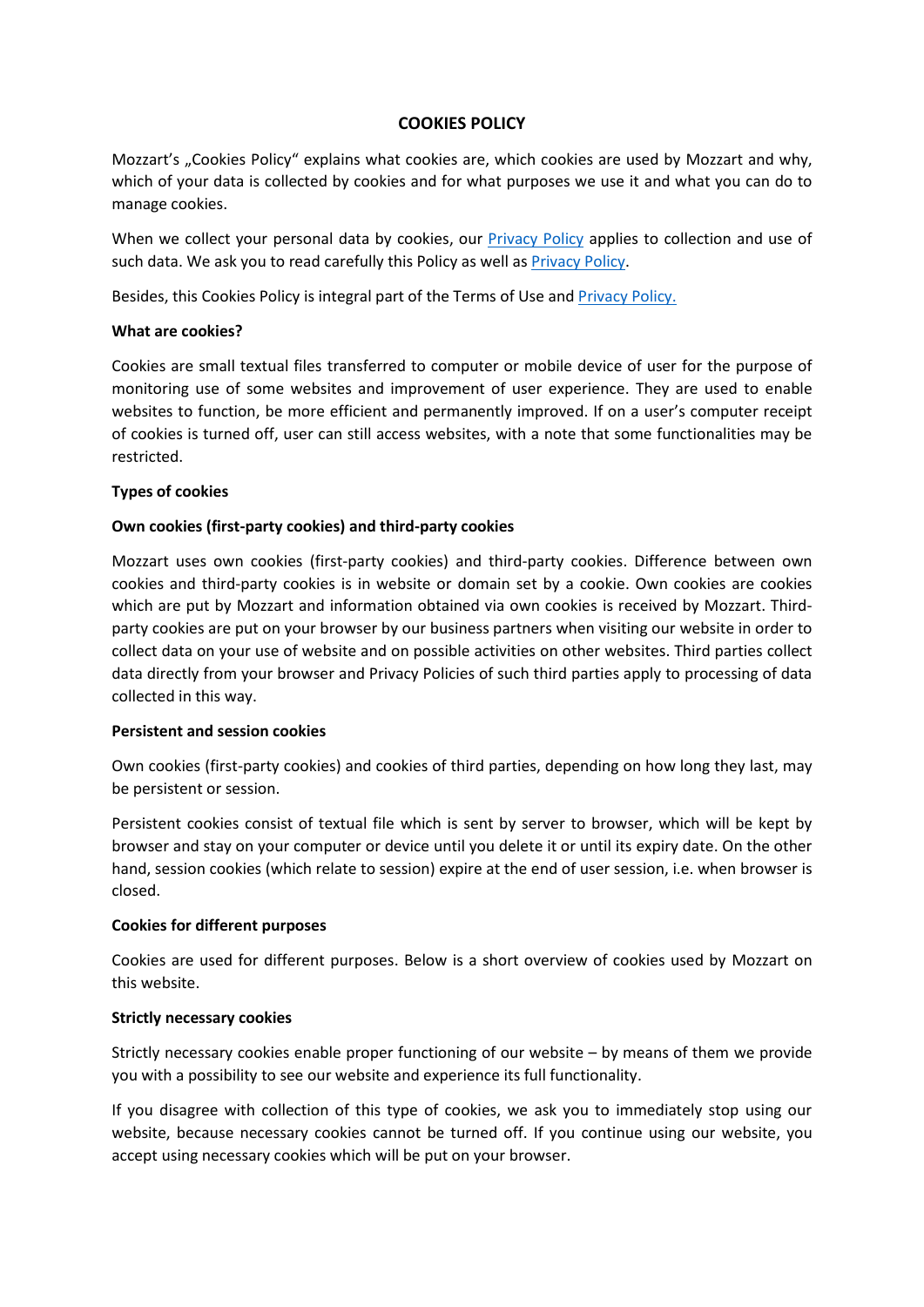### **Performance cookies**

Performance cookies collect data about pages which were visited by you, how much time you spent on a website, how many pages with paid advertisements were visited by you and they also provide data necessary for testing of design of the website and finding possible problems in website functions.

By means of these cookies summary reports are created which help us monitor website performances, give us insight into how web site is used and how we can improve it.

### **Functionality cookies**

Functionality cookies enable to website to remember whether you previously visited our website and what choices you made then, with the purpose of enabling better user experience. This helps us to improve functioning of our website and enables to our users to easily come to content which they look for. Data collected by these cookies may be anonymized and it is not possible to monitor individual actions of search by means of cookies (such as memorizing user settings, discovering whether selection of language was already performed). i18next is a functionality cookie that we use.

# **Cookies intended to certain target group (Targeting/Advertising cookies)}**

These cookies collect data on your search habits and are used for displaying contents adapted to you and your preferences. They may be used for advertising or be intended to certain target group of users, monitoring of movement of users through website, counting of website visitors or for limitation of number of displaying the same advertisement on our website.\_ga, \_gid are cookies which we use for above purposes.

Third parties (Facebook, Instagram, YouTube, Twitter) may also put advertising cookies on our website which enables sharing content of our website on social media. Above third parties may use cookies for their own needs and privacy policies of such third parties shall apply to processing of data collected in this way.

#### **What cookies we use?**

The following table gives an overview of own cookies (first-party cookies) used by us:

| <b>Origin of cookies</b> | Name of cookies | <b>Function of cookies</b> | Duration period |
|--------------------------|-----------------|----------------------------|-----------------|
| mozzartsport.co.ke       | ltoken          | For authentication         | 3h              |

The following table provides data on third-party cookies:

| Origin of cookies | Name of cookies | <b>Function of cookies</b> | <b>Duration period</b> |
|-------------------|-----------------|----------------------------|------------------------|
| Gemius.pl         | .hit.gemius.pl  | advertisements             |                        |
| Adocean.pl        | .rs.adocean.pl  | advertisements             |                        |
| Google.com        | google          | login                      |                        |
| Apester.com       | .apester.com    | quiz                       |                        |
| Facebook.com      | .facebook.com   | login                      |                        |
| Vuukle.com        | vuukle.com      | emoticons                  |                        |